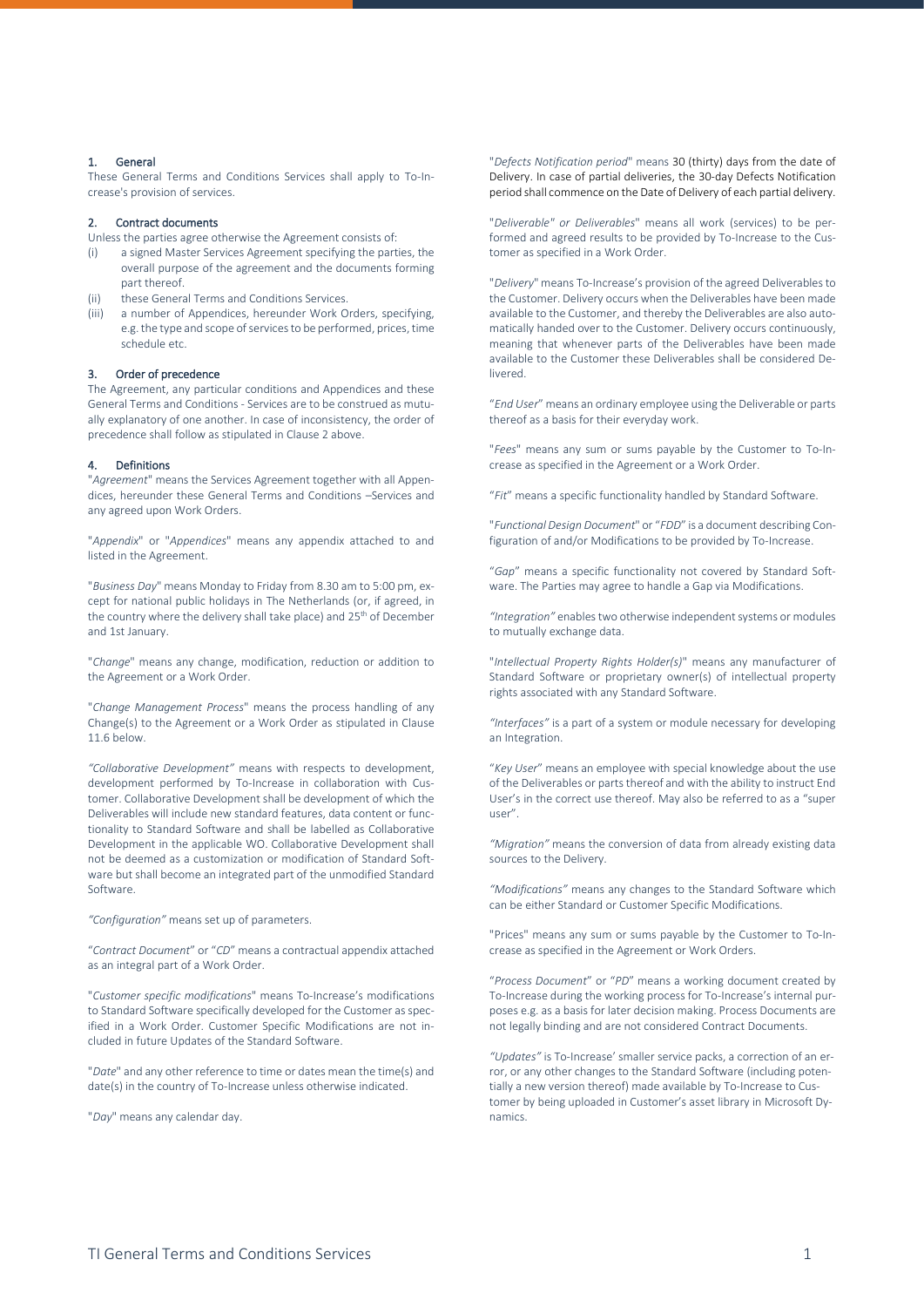"*Small Task*" is a smaller task which can be initiated via a simplified ordering procedure (e.g. confirmation via e-mail) which only require notification instead of a formal agreement. The procedure is further described in the Agreement itself.

"Standard Modifications" means To-Increase's modifications to Standard Software to be included as an integral part of the Standard Software as specified in a Work Order. Standard Modifications are included in future Updates of the Standard Software. "Standard Software" means the ISV solution (standard software programmes manufactured by a third party IPR holder). Standard Software can never be considered as Customizations.

"*Solution Tests*" means non-legal tests carried out by the Customer and To-Increase as specified in Work Order or a Test Plan.

"*Subcontractor*" means any third party subcontracted by To-Increase for the performance of any of its obligations under the Agreement.

"*Subsidiaries*" means with respect to any specified person (whether physical or legal), any other person in which such specified person owns, directly or indirectly, any capital stock or other equity interest, or any other type of ownership interest representing a majority of voting rights or the power to elect or appoint the majority of the board of directors (or similar governing body) of such other person.

"*Time*" and any reference to time or dates mean the time(s) and date(s) in the country of To-Increase unless otherwise indicated.

"*Time Schedule*" means the schedule for To-Increase's performance of the Deliverables under the Agreement.

"*Work Order*" means a legally binding agreement for Delivery of one or more Deliverables, made on a signed order form, or as agreed in other ways (via DocuSign or e-mails or another similar way) between To-Increase and the Customer. When the parties agree upon a new Work Order, said Work Order shall automatically become an integral part of the Agreement and be considered a new and separate Delivery which shall be subject to terms of the Agreement, including these General Terms and Conditions Services.

If the parties agree upon the provision of Deliverables without having signed a formal Work Order form for the Delivery, then such Delivery provided by To-Increase shall nevertheless be considered a Work Order and be invoiced on a time and material basis.

# 5. Joint obligations

# 5.1. Confidentiality

Either party may be given access to information relating to the other party's past, present, and future research, development, business activities, products, Deliverables, and technical knowledge, which by their nature should be kept confidential. All additional information, which by their nature is not to be regarded as public, shall be deemed confidential unless otherwise agreed by the parties.

Each party agrees to protect the confidentiality of such information during the term of this Agreement. The duty of confidentiality shall also apply after termination of this Agreement irrespective of the cause of termination or expiry. Access to confidential information shall be restricted to the employees of the Customer and To-Increase directly involved in the work. To-Increase can include the Customer on To-Increase's reference lists, which will be used for marketing purposes.

### 6. Customer's obligations 6.1. General

The parties acknowledge that the active participation of the Customer and its employees is an absolute necessity for the successful provision

of the Deliverables agreed upon. The Customer is responsible for its internal project management, hereunder Solution Tests of Deliveries without unfounded delay. Any description in the Agreement of the Customer's obligations (if any) contains a non-exhaustive description of the Customer's obligations.

# 6.2. Performance

The parties agree to act in good faith and strive to ensure that their employees demonstrate a cooperative attitude towards the employees of the other party. Furthermore, the parties agree that the conduct of both parties shall be based on open cooperation and mutual trust for the purpose of achieving the most favourable project course and result.

The Customer is responsible for the performance of its obligations, including active participation, in the same way that To-Increase is for To-Increase's obligations. The Customer is also responsible for providing To-Increase with necessary information regarding the Customer's business, existing solutions, expected IT-acquisitions etc. The Customer is responsible for information from its third-party supplier and for the performance of such third parties in the same manner as for its own contribution.

If To-Increase can obtain access to data or information from the Customer which shall be treated or handled in specific ways according to applicable laws or regulations, then the Customer shall be obliged to issue a prior written instruction to To-Increase if the Customer wants To-Increase to comply with specific procedures concerning treating and handling of such data or information.

# 6.3. Use prior to taking over

If the Customer makes use of the Deliverables or parts thereof in a production environment (go-live), e.g. uses the Deliverable(s) or parts thereof for commercial purposes the Delivery in question will be considered to be delivered and accepted no later than at the time of use.

# 7. Supplier's obligations 7.1. Deliverables

To-Increase shall provide the Deliverables specified in one or more Work Orders or in other relevant Appendices to the Agreement. The Deliverables shall be provided in a timely manner in accordance with the agreed upon project schedule in the relevant Work Order. The Customer's active and continued participation and fulfilment of obligations is a necessary prerequisite for a successful Delivery. To-Increase will strive to apply an open, respectful and loyal dialogue during the entire project in order to maintain a beneficial working climate.

# 7.2. Safety procedures

To-Increase shall comply with all reasonable safety procedures in use by the Customer. If the Customer's requirements in this respect in any way hinder, delay or in any other way prevent or obstruct To-Increase's proper and timely execution of work under the Agreement, To-Increase shall, in addition to other remedies available under applicable law, be entitled to compensation of any and all costs incurred by To-Increase as a result hereof and a reasonable extension of time for the completion of the work.

The above does not limit any of To-Increase's other rights under the Agreement.

# 7.3. Documentation

To-Increase shall provide the documentation specified in the appendices. If no documentation is included, To-Increase is under no obligation to provide any documentation of work performed and Deliverables provided other than those stipulated in Claus[e 9](#page-2-0) below in respect of invoicing.

# 7.4. Subcontractors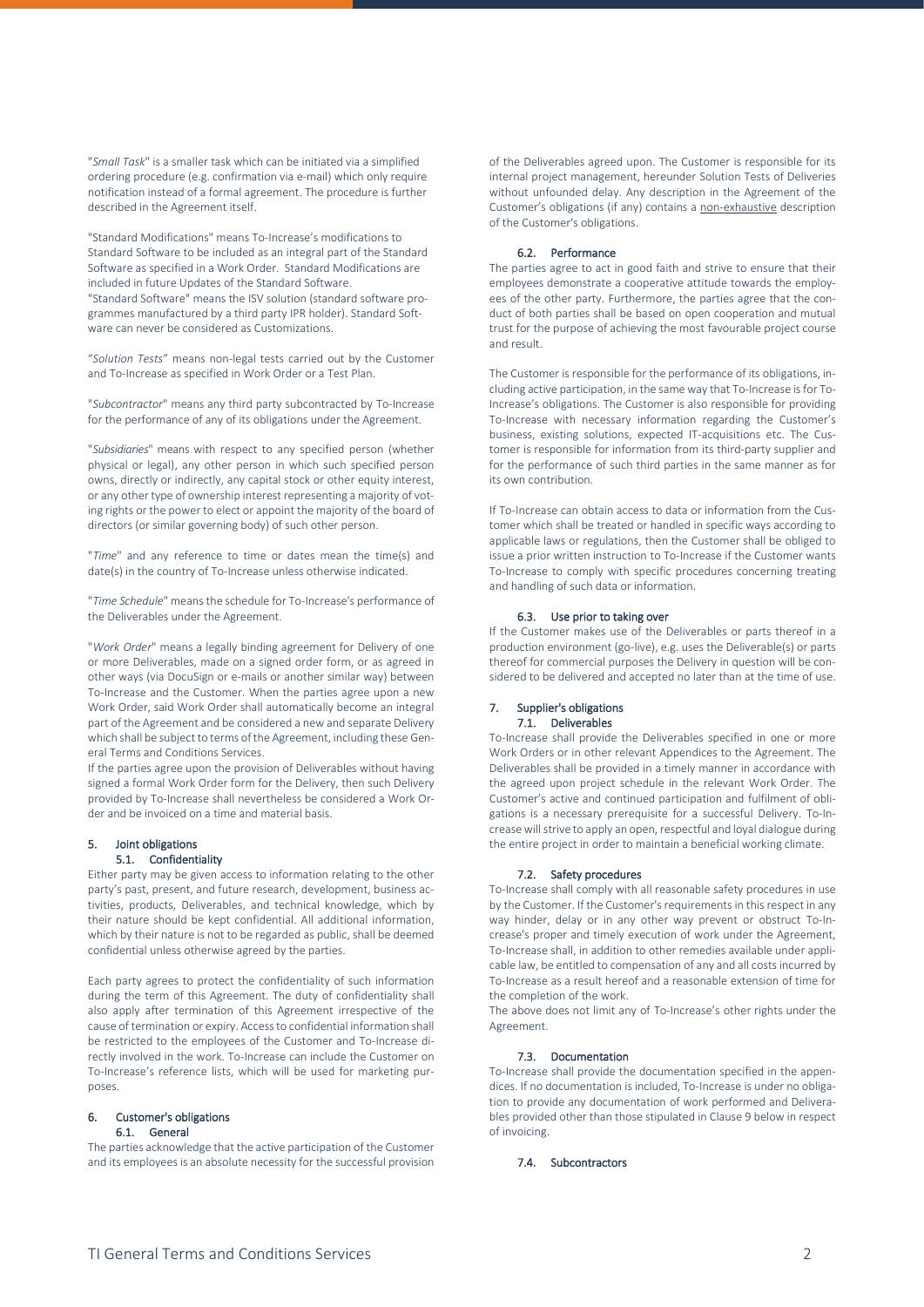To-Increase shall be liable for the services of Subcontractors under the Agreement in exactly the same way as for its own obligations (however, To-Increase is not liable for defects in Subcontractor Standard Software or Hardware). If any defects are ascertained in the services from a Subcontractor and To-Increase is not able to procure for the remedy hereof without extraordinary sacrifice, e.g. by reason of the Subcontractor's bankruptcy, To-Increase shall be released from its obligations under the warranty by at To-Increase's exclusive choice (i) replacement, subject to further negotiation with the Customer, with other services which in all essentials lives up to the Customer's requirements and which will thereafter shall be covered by To-Increase's obligations under its warranty, or (ii) proportionate repayment to the Customer computed on the basis of the reduced usefulness of the Solution to the Customer.

To-Increase's liability is described in Clause [10](#page-3-0) an[d 11](#page-3-1) below.

### 7.5. Steering

If the parties agree to hold project meetings, steering meetings etc. the persons appointed by the Customer to assist To-Increase in the performance of its obligations shall have such insight into the Customer's procedures and existing systems as is required to facilitate said performance. Furthermore, said persons shall be entitled to make the necessary decisions on behalf of the Customer regarding the Customer's requirements for functionality, integration, procedures, etc. To-Increase has the duty of initiative to facilitate the cooperation between the parties. The meetings can be held as required either at the premises of the Customer or of To-Increase or remotely via online meeting. If the parties establish such meeting groups, each party may call a group meeting at short notice; however, the agenda shall be available no later than 3 (three) Business Days prior to the date of the meeting, if possible.

Unless otherwise agreed, To-Increase will take the minutes at steering group meetings and any project group meetings. The minutes shall contain a description of decisions made at the meeting and the minutes shall be sent to the Customer no later than 5 (five) Business Days from the date of the meeting. If the Customer has comments or corrections to the minutes, such comments and/or corrections shall be communicated to To-Increase 5 (five) Business Days from the date of receipt. If To-Increase has not received any comments/corrections within the time limit stipulated above, the minutes shall be deemed to be approved. If any member of the project team shall have been authorised to approve changes in the rights and responsibilities of the parties under this Agreement, said authorisation shall be specifically stated in the relevant Work Order or similar appendix.

# 8. Prices

Unless otherwise specifically stipulated in the Appendices, all Prices are based on actual time spent and materials used (i.e. time and material), calculated on fixed standard hourly rates as stipulated in the Agreement or Appendices hereto.

Services agreed to be performed outside the hours of a Business Day are subject to surcharges. For hours on working days between 07.00- 08.30 AM and between 5.00-10.00 PM, an additional 50% will be charged on top of the applicable hourly rate. For hours on working days between 10.00 PM and 07.00 AM and in weekends and on holidays, an additional payment of 100 % will be charged on top of the applicable hourly rate.

To-Increase can choose to give an estimate of the Deliverables required and the costs to be incurred in relation to an agreed performance and if so, the estimate shall be set out in the Agreements or the Appendices hereto. This estimate is given without prejudice and shall not be considered binding, but if the actual time consumption/number of hours deviates substantially from the estimate, To-Increase is upon request obliged to specify the reasons for the deviation

and to loyally revise the estimate. To-Increase shall obtain Customers accept of new estimates. Unless otherwise specifically stated in the Agreement or Appendices, any estimates of costs or similar in the Agreement or in Appendices or otherwise shall be exclusive of expenses relating to travel, accommodation, mileage and travel time for all visits to the Customer, or tasks that can be initiated and completed without prior separate agreement.

Unless otherwise expressly agreed, any travel and accommodation expenses, hereunder also mileage, subsistence allowances and travel time etc., shall be invoiced separately on a bi-weekly basis in accordance with standard hourly rates as stipulated in the Agreement or Appendices hereto in addition to an administration fee of 5 %. If applicable, Mileage allowance to the Customer's address and back is settled in accordance with the Dutch Government's at any time effective rates per driven kilometre.

Unless otherwise expressly agreed, To-Increase has the right to singlehandedly and in its own discretion initiate and complete tasks for the Customer regarding gaining, maintaining and re-establishing access to the Customer's various systems, as well as to separately invoice the Customer for such tasks on a time and material basis in accordance with the fixed standard hourly rates as stipulated in the Agreement or Appendices hereto, without entering into a separate Work Order with the Customer prior to such initiation, completion and invoicing.

All sums are quoted in EUR or USD unless otherwise stated in the Agreement. Fees do not include VAT. The Customer is liable for full and timely payment to To-Increase of any and all Fees under the Agreement whether or not To-Increase has been requested to invoice the Fees to the Customer or to another company associated with the Customer (Customer's Subsidiary, Customer's parent company or another associated company which is part of the Customer's company group). To-Increase is entitled to claim immediate compensation from the Customer for any taxes or other custom duties withheld by governmental or local authorities in relation to invoiced amounts, provided it hinders To-Increase in actually receiving the full invoiced amount in due time, which shall apply whether or not To-Increase has been requested to invoice the Fees under the Agreement to the Customer or to another company associated with the Customer (Customer's Subsidiary, Customer's parent company or another associated company which is part of the Customer's company group). In the event of any changes in the applicable taxes and duties, the Fees shall be adjusted by the net financial consequence to To-Increase hereof.

To-Increase is entitled to make an annual adjustment of its standard prices once in each calendar year with an amount equal to any increase in the inflation price index for consumers (Consumer Price Index, CPI) published by the Dutch Central Statistical Office (CBS)

### <span id="page-2-0"></span>9. Terms of Payment 9.1. Time and Material

Unless the parties have specifically agreed on a fixed price payment scheme, the Customer shall be invoiced on a time and material basis. The Customer shall be invoiced bi-weekly based on the hours provided and material used during the bi-weekly period in question. The invoice shall clearly specify the time consumption and any other relevant information. Any objections to an invoice must be sent t[o finance@to](mailto:finance@to-increase.com)[increase.com](mailto:finance@to-increase.com) within 14 (fourteen) days from the date of invoice and the objection must include a detailed explanation of the objection. When the objection deadline expires, the invoice shall be regarded as accepted.

### 9.2. Respite

All invoices fall due 14 (fourteen) days after the invoice date. In the event that payment is not effected in due time, default interest will be equal to the Dutch statutory interest. If the Customer has unsettled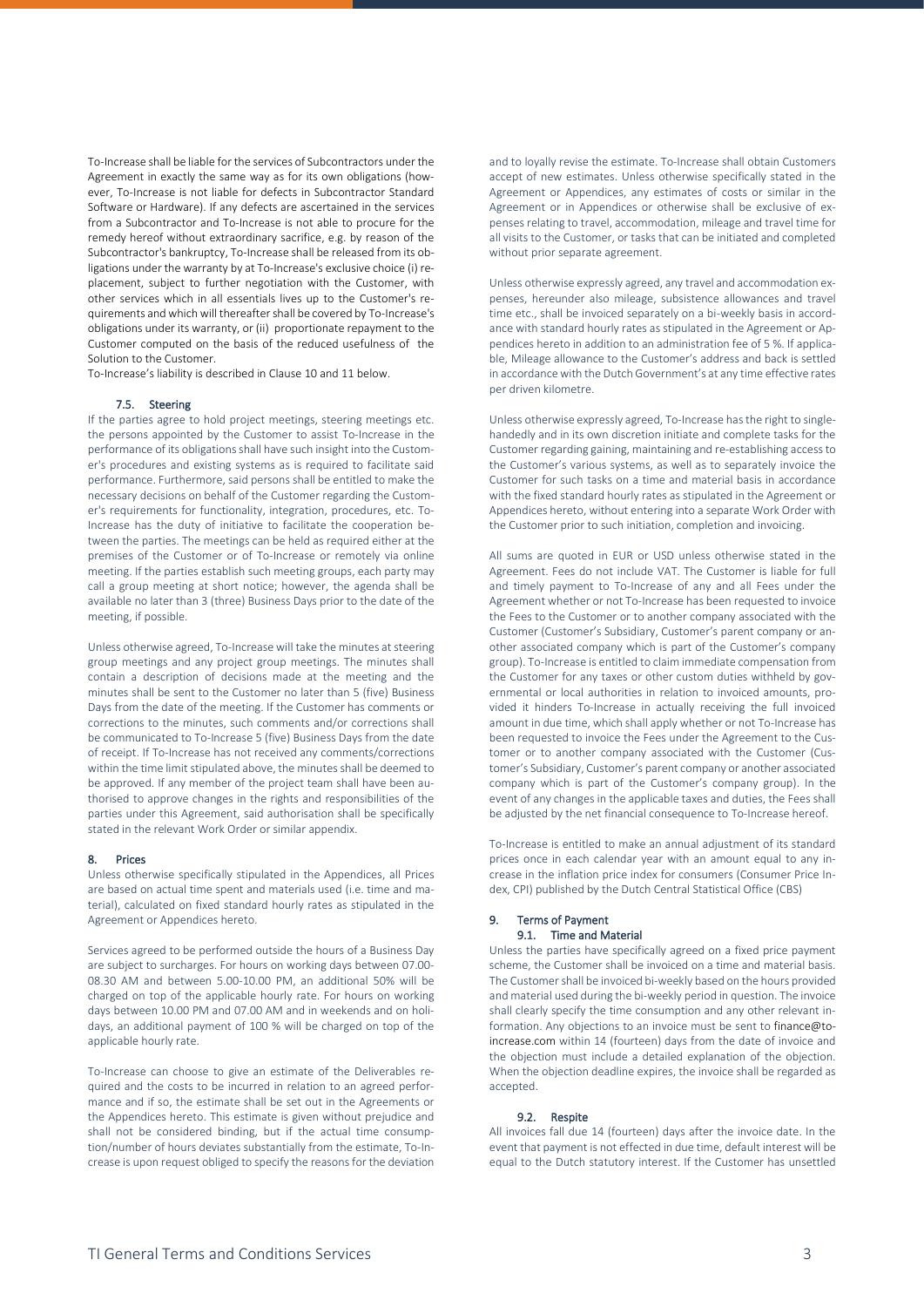but payable debt to To-Increase for a period of 8 (eight) days after the due date, and the Customer has been given written notice hereof, To-Increase has the right to suspend performance of any and all obligations under the Agreement without this constituting a breach of the Agreement, until the debt has been settled.

To-Increase sends invoices etc. to the Customer in a digital way (via email) and the Customer hereby in advance approves this digital procedure.

### <span id="page-3-0"></span>10. Warranties 10.1. General

To-Increase warrants that work carried out has been performed in accordance with good practice for Microsoft Partners. The Customer accepts and recognises that the Deliverables cannot in every respect be faultless or without minor discrepancies.

Any notification in respect of defects in any Deliverables shall be received by To-Increase before expiry of the Defects Notification Period.

Notwithstanding the aforesaid To-Increase does not give any warranties in respect of Standard Software other than reception of the Customer's notification of defects, recommendations to the Customer on ways known to To-Increase on how to bypass such faults so as to cause the least possible disruption to service, and to report the fault to the Intellectual Property Rights Holder(s). To-Increase grants the Customer the right to be covered by the guarantees provided by the Intellectual Property Rights Holder in the relevant license terms.

To-Increase shall allow the Customer to invoke any additional warranties for other items than Standard Software offered by any Subcontractor vis-à-vis such Subcontractor.

# 10.2. Remedy of defects

In the event of the Customer's notification of defects in Customer Specific Modifications within the Defect Notification Period stipulated in these General Terms and Conditions, To-Increase shall remedy such defects without undue delay in accordance with good business practice. Remedy of defects in Customer Specific Modifications shall include identification of faults, recommendations to the Customer on how to bypass such faults so as to cause the least possible disruption to service and to rectification of the defect without undue delay. Assistance in connection with identification, study and rectification of faults will be invoiced in accordance with Claus[e 9](#page-2-0) above.

No other warranties than those specifically stated in these General Terms and Conditions shall apply.

The Customer may terminate a Work Order in accordance with Clause [15](#page-4-1) below if (i) defects reported during the Defects Notification Period are so extensive and serious that they reduce the value and functionality of the Deliverables significantly and (ii) To-Increase either acknowledges that rectification is not possible or has endeavoured in vain to remedy defects for more than a reasonable period of time (and for more than 90 (ninety) Business Days) following To-Increase's receipt of the relevant defect report. Termination shall be conditional upon To-Increase having received said first defect report during the Defects Notification Period. Alternatively, the Customer may, under the same conditions as above, demand a proportionate reduction in the amount(s) paid under this Agreement instead of termination. The amount payable corresponds to the reduced usefulness as a result of the defect.

# 10.3. Defects in standard software

To-Increase undertakes no liability of any kind for Standard Software under this Agreement. Any defect or discrepancies in Standard Software or third-party software shall be governed solely by the terms given in the relevant separate contract(s) governing the Customer's purchase/lease of Standard Software.

### <span id="page-3-1"></span>11. Liability 11.1. General

The parties shall not (whether for breach of contract, negligence, tort or otherwise) be liable for loss of profit due to business interruption, operating losses, loss of data, defective data, corruption of data, the injured party's increased use of internal or external resources, loss of reputation or goodwill, or other indirect losses or damage. To-Increase's total liability cannot exceed 25% (twenty-five per cent) of the total payment received by To-Increase from the Customer in the relevant Work Order under which To-Increase is in breach. To-Increase shall not be liable for any claim arising out of this Agreement unless receiving written notice of the claim within 6 (six) months of the date when the Customer became aware, or should have become aware, of the circumstances giving rise to the claim. The limitations of liability stated in this Agreement shall have effect to the maximum extent permitted by applicable law.

### 11.2. Customer's risks

To-Increase shall not be liable for any delays or defects, due to circumstances for which the Customer carries the risk. In the event of delay in the Customer's performance, To-Increase shall be entitled to claim reimbursement of cost incurred by To-Increase as a result thereof, e.g. due to the rescheduling of activities and resources. The Customer shall also pay any and all reasonable expenses incurred by To-Increase for work redone or additional work. All costs incurred shall be compensated in accordance with To-Increase's applicable rates for Services as stipulated in the Agreement or Appendices hereto.

### 11.3. Instruction

If To-Increase provides Deliverables as specified in a Work Order or the Agreement as staff augmentation, body shopping, in-sourced resources, etc., or other situations where the Customer has the right to issue instructions directly to the individual consultant, the following shall apply:

To-Increase warrants that the resources provided have the relevant general qualifications for the performance of the Deliverables as described in the Work Order or the Agreement. Save for the aforesaid, To-Increase shall not be liable for any acts or omissions by any of the resources provided hereunder. Consequently To-Increase is not under any obligation or liability in respect of defects in the Deliverables.

### 11.3.1. Project Management

Purchase of project management services is relevant and necessary for the control and organization of project activities and the provision of Deliverables for the duration of the entire applicable Work Order(s). The parties acknowledge and accept the principle that the longer a project lasts, and the more complex a project is, the larger the necessary amount of project management services will automatically be. Any project management services performed by To-Increase shall be invoiced on a time and material basis.

If project management services are not purchased for the entire duration of the applicable Work Order(s) the following shall apply:

To-Increase warrants that the resources provided have the relevant general qualifications for the performance of the Deliverables as described in the Work Order or the Agreement. Save for the aforesaid, To-Increase shall not be liable for any acts or omissions by any of the resources provided hereunder. Consequently To-Increase is not under any obligation or liability in respect of defects in the Deliverables.

11.4. Force Majeure